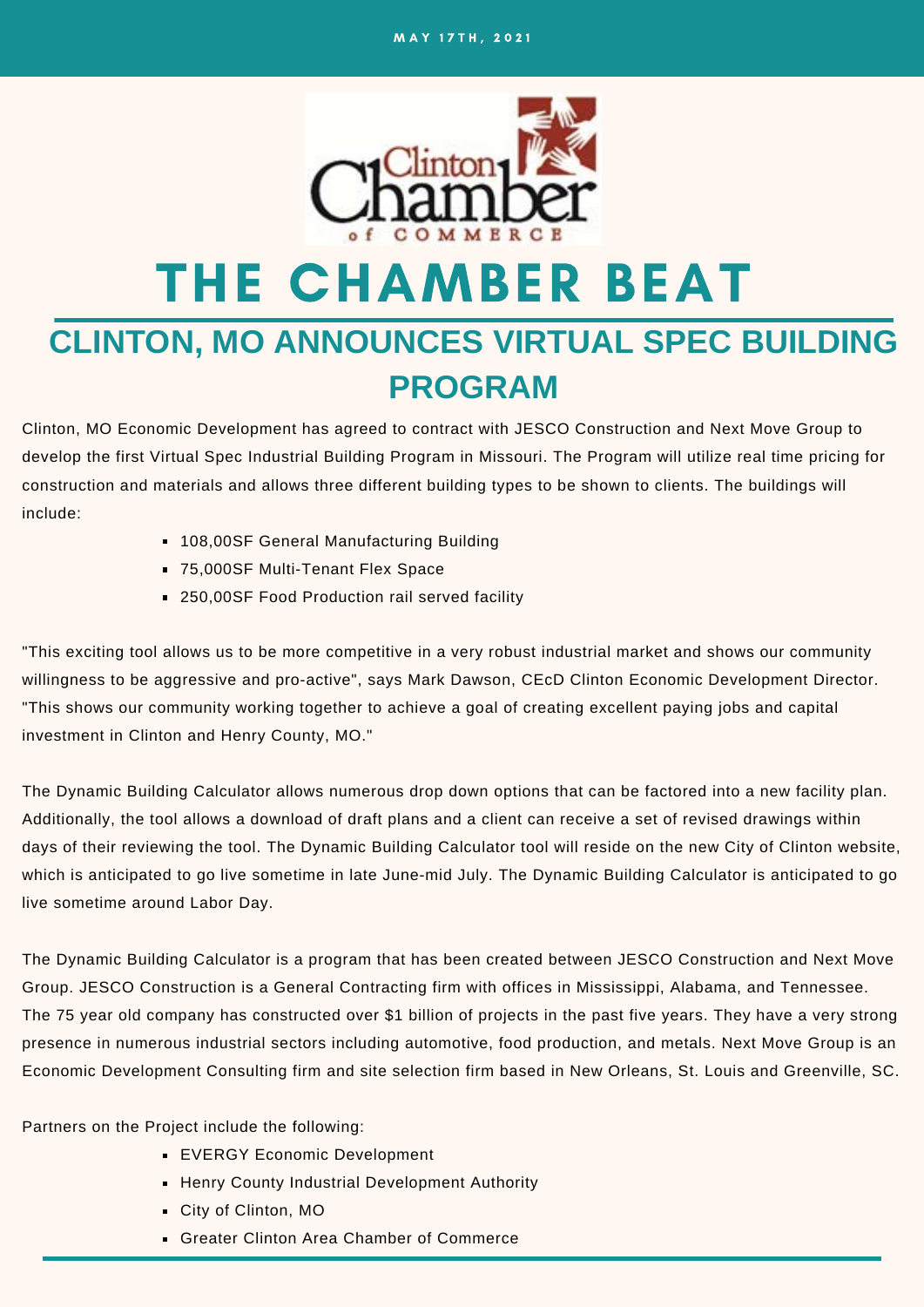## Academic Excellence Scholarship



Clinton Chamber of Commerce Incoming-President Daniel Dody drew one name out of a basket at the Clinton Christian Academy graduation for a \$500 Chamber scholarship. Those eligible for Academic Excellence were able to apply. The name chosen was Molly Briggs. Congratulations! The Clinton Chamber of Commerce is now including CCA in the Academic Excellence program as 2021 is CCA's first graduating class. Photo by Kelly Griffey

Clinton Chamber of Commerce Past-President Jack Wetzel (right) and the Director of the Chamber, David Lee, drew three names out of a basket Friday before graduation practice for \$500 Chamber scholarships. Those eligible for Academic Excellence were able to apply. The three names chosen were Victor Chapa, Katie Mitchell and Morgan Hendrich. Congratulations!

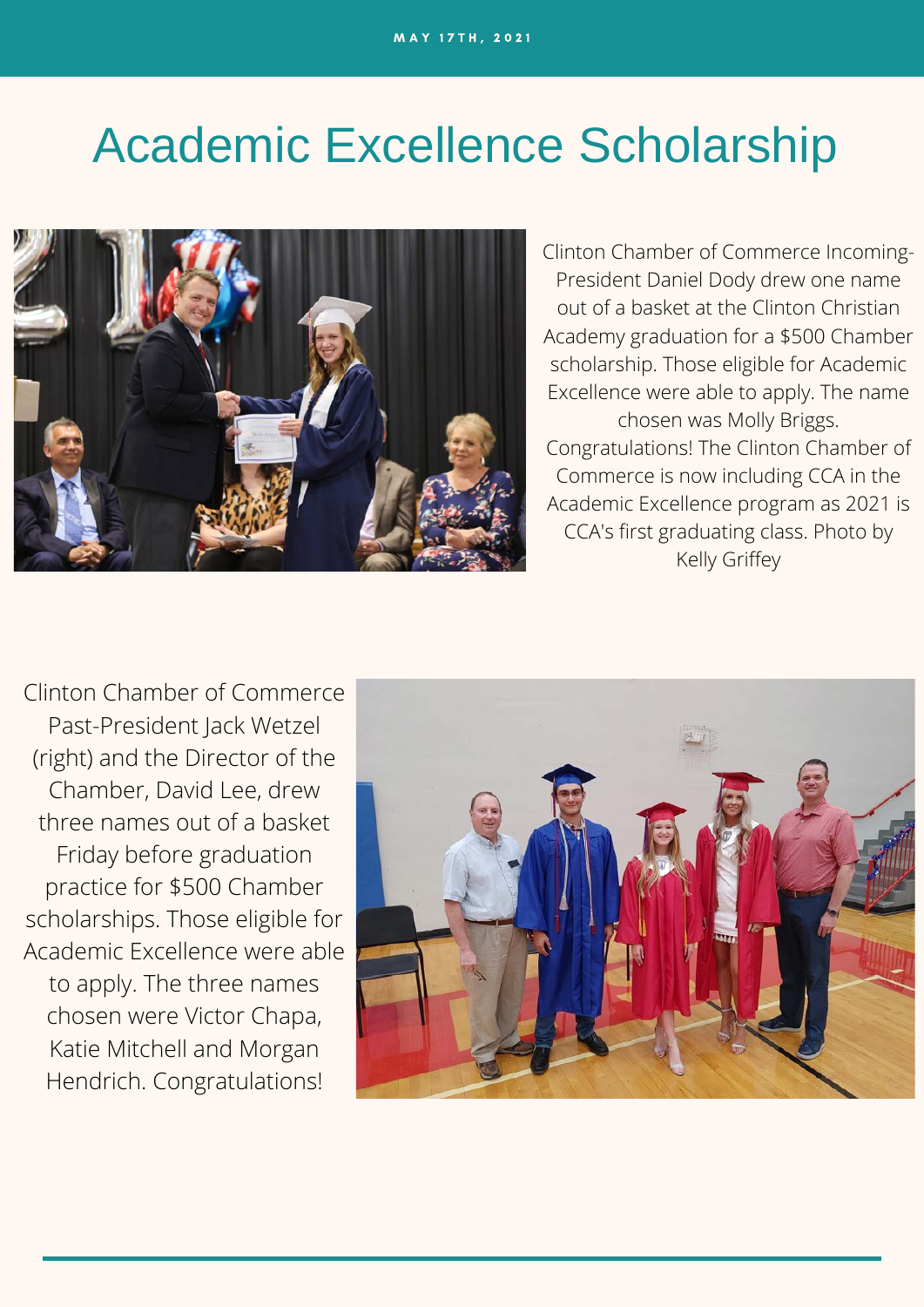## Chamber Business Anniversary

The Ambassador's Committee of the Clinton Chamber stopped by Seeds of Faith Preschool to help them celebrate their 10th anniversary on Thursday, May 13th. This is also their second year in their new facility. Find out more about them at [www.seedsoffaithpreschool.com](https://l.facebook.com/l.php?u=http%3A%2F%2Fwww.seedsoffaithpreschool.com%2F%3Ffbclid%3DIwAR1bpf9Ji3W65_qQ4VSlMmlj_IOUB6I03LkKJk35AHV3haQalOMBJlz4vFE&h=AT30Fi-D7YsJjX4FkLUWJpNoq_0NA7b3l8LuzKAbuBIP6a00zm7qB8OTEVRmK9TgrgDRtuv76-RaVJaIp3e8mS5HByvfhfm7g1u1mbRvS5Vjh7dRmJ_VfI3sB08evPf7-w&__tn__=-UK-R&c[0]=AT2wnRC9CW1W2-cV7nuEyNSYgLkEQnSr6ZdxstARFLHFBT-6M2BrqWrstMWCyr1GPkk-rO3xJP97jKaWE4RpX9Q91LslOjSTwQEkWcPFD3BciFdl9xRNaZMBGuIYwVbaxRBIt2kft4KNsxnmgZ6g1T9dPAiGUt3wr8FwvOLx9LHhiRmqsvbj4SQ7RjsWahoWe7uxPA0) or call 660-525-4770.



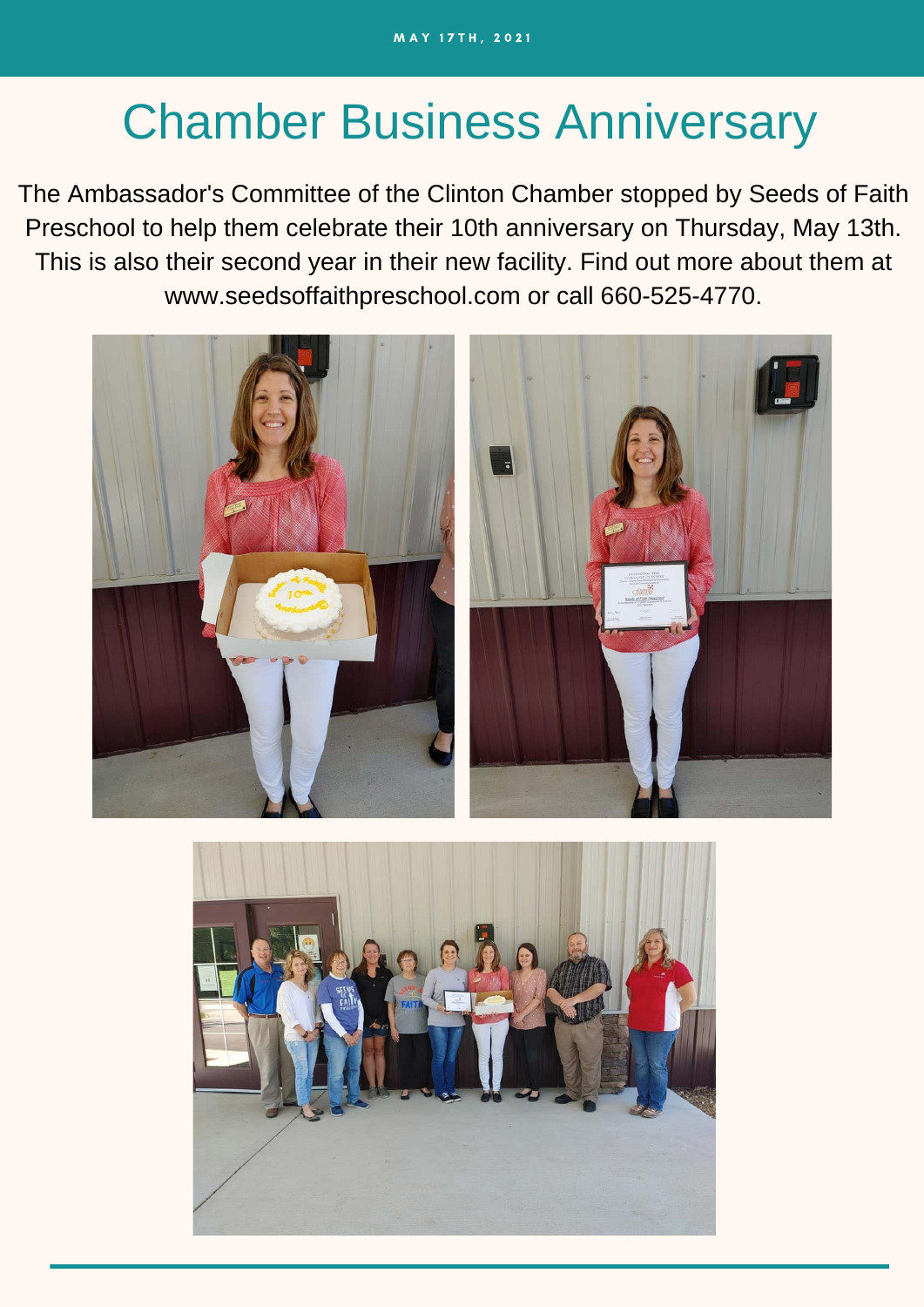### **Chamber Business Information**





Any day of the year...

When your patient needs care, we are ready to provide it. Any day of the year, Heartland Hospice can initiate hospice care for an eligible patient.

A patient who might be potentially-eligible for and benefit from hospice care may demonstrate some of these symptoms:

- · Unintentional weight loss
- 
- Excessive sleeping throughout the day for long periods<br>• Multiple hospital visits/stays in the past six months<br>• Excessive swelling of the legs and ankles, even when feet are propped up
- Difficulty breathing, even at rest or with increased oxygen levels<br>• Weakness during activities of daily living
- 
- · Frequent changes in medications
- Pain that is poorly controlled<br>• Loss of interest in activities
- 
- . Not "bouncing back" after an illness

Contact us any time, day or night, weekends or holidays, just to talk or to refer a potentially-eligible patient. For 24/7 admissions, please call:

800.955.1219



### **NORTHERN CHEROKEE NATION**

578 HIGHWAY 7 CLINTON, MISSOURI 64735 660-885-7779

#### **POWWOW/CULTURAL GATHERING**

#### **JUNE 25,26,27 2021**

FREE ADMITTANCE AND PARKING COME AND JOIN US IN OUR CELEBRATION!

**HOST DRUM: YOUNG BOUNTY** 

**MC: CARL GRAY EAGLE GRIGGS** 

**HEAD GOURD DANCER: JOHN RED WOLF** 

**HEAD MAN DANCER: ALLEN TRUESDALE** 

**HEAD LADY DANCER: CHRISTINE HONEY BLOSSOM** 

**FEATURING MASTER FLINT KNAPPER: RICK TOLLETT** 

MANY VENDORS AND CRAFTERS TO SEE

POWWOW KITCHEN OPENS FRIDAY AT NOON!

INDIAN TACOS, FRY BREAD, CHILI DOGS AND MUCH MORE

BREAKFAST SERVED SATURDAY AND SUNDAY MORNING 8AM-11AM

NO ALCOHOL, DRUGS, FIREAMS OR ANY TYPE OF ILLEGAL ACTIVITY ALLOWED OR PERMITTED

THE NORTHERN C NJURY, DAMAGE, LOSS AND OR THEFT ALL ANIMALS MUST BE CAGED AND OR LEASHED

REMEMBERING OUR PAST PRESERVING OUR CULTURE PLANNING OUR DESTINY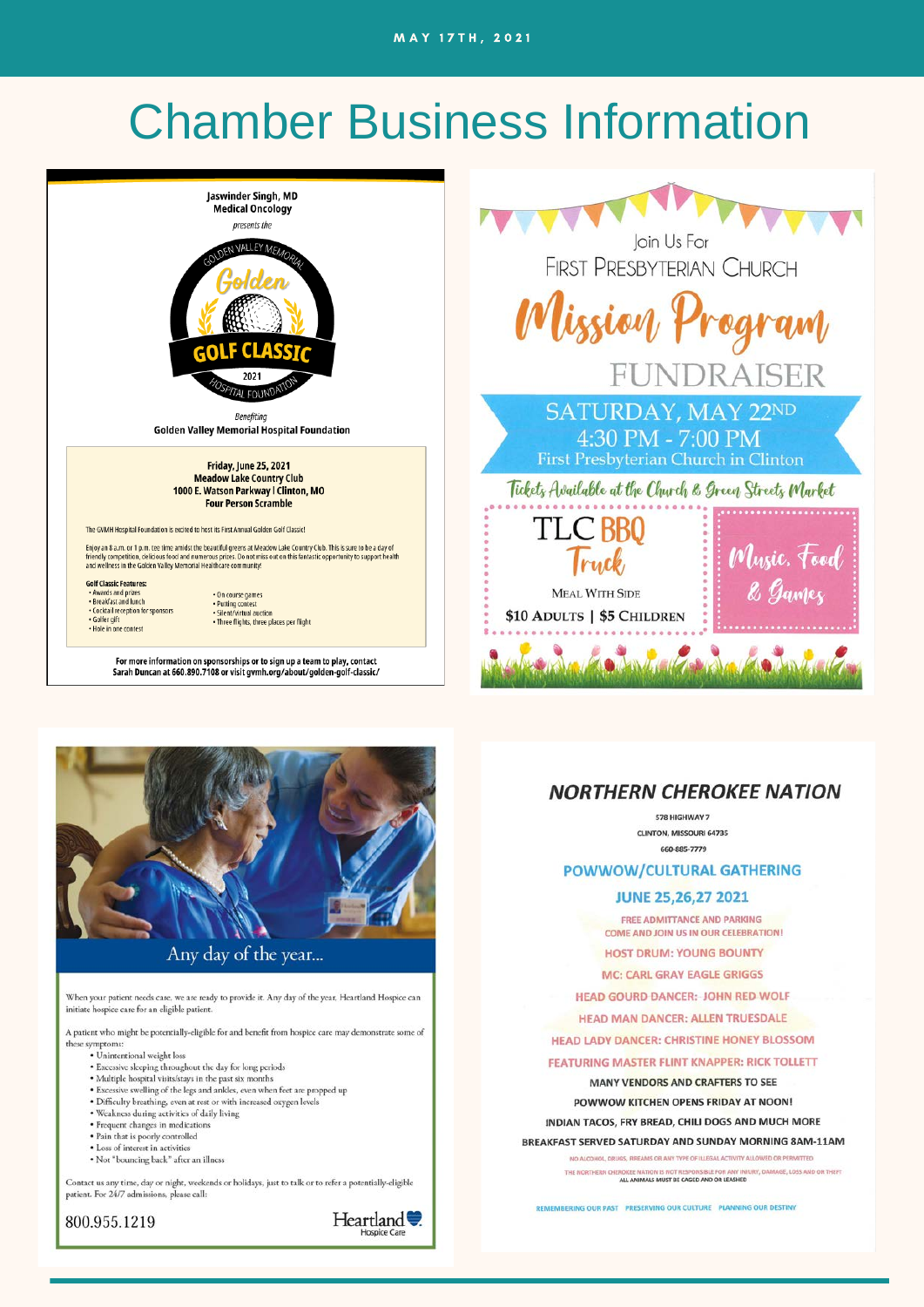# Chamber Business Information

Powell Meat Company will have fresh ready seafood on Friday, May, 28th, Saturday May 29th and Sunday May 30th.

| <b>FRIDAY</b><br><b>SUNDAY</b> |                    | SATURDAY Powell Meat Company - Clinton, MO       | <b>FRIDAY</b><br><b>SATURDAY</b><br><b>SUNDAY</b> |
|--------------------------------|--------------------|--------------------------------------------------|---------------------------------------------------|
| <b>SHRIMP 10-12</b>            | <b>SHRIMP 16CT</b> | <b>LIVE CRAWFISH</b>                             | <b>RED SNAPPER</b>                                |
| TUNA FILET                     | <b>SCALLOPS</b>    | <b>CRAB LEGS</b>                                 | <b>SEAFOOD DIP</b>                                |
| <b>MUSSELS</b>                 | <b>FLOUNDER</b>    | MAHI MAHI                                        | <b>GROUPER</b>                                    |
| <b>TRIGGER FISH</b>            | <b>SALMON</b>      | <b>MOBSFER</b>                                   | <b>SWORDFISH</b>                                  |
| <b>LIVE OYSTERS</b>            | <b>ROYAL REDS</b>  | <b>BLUE CRAB</b>                                 | <b>OCTUPUS</b>                                    |
| <b>FROG</b>                    | <b>WHOLE</b>       | <b>ALLIGATOR</b>                                 | <b>COOKED</b>                                     |
| <b>LEGS</b>                    | <b>ALLIGATOR</b>   | <b>TAIL</b>                                      | <b>CRAWFISH</b>                                   |
|                                |                    | <b>MEMORIAL DAY SEAFOOD &amp; WAGYU WEEKEND!</b> |                                                   |

# Golden Valley Animal Clinic

Get your cat vaccinated and dewormed for only \$75.00\*!



**Starting June 1st** and running through June 30<sup>th</sup> 2021.

The discount applies only to feline diste kemia, rabies, exam and a topically applied dewormer. Does no de medications or any additional services. This discount does not apply to kitten vaccines or to pre-vacci